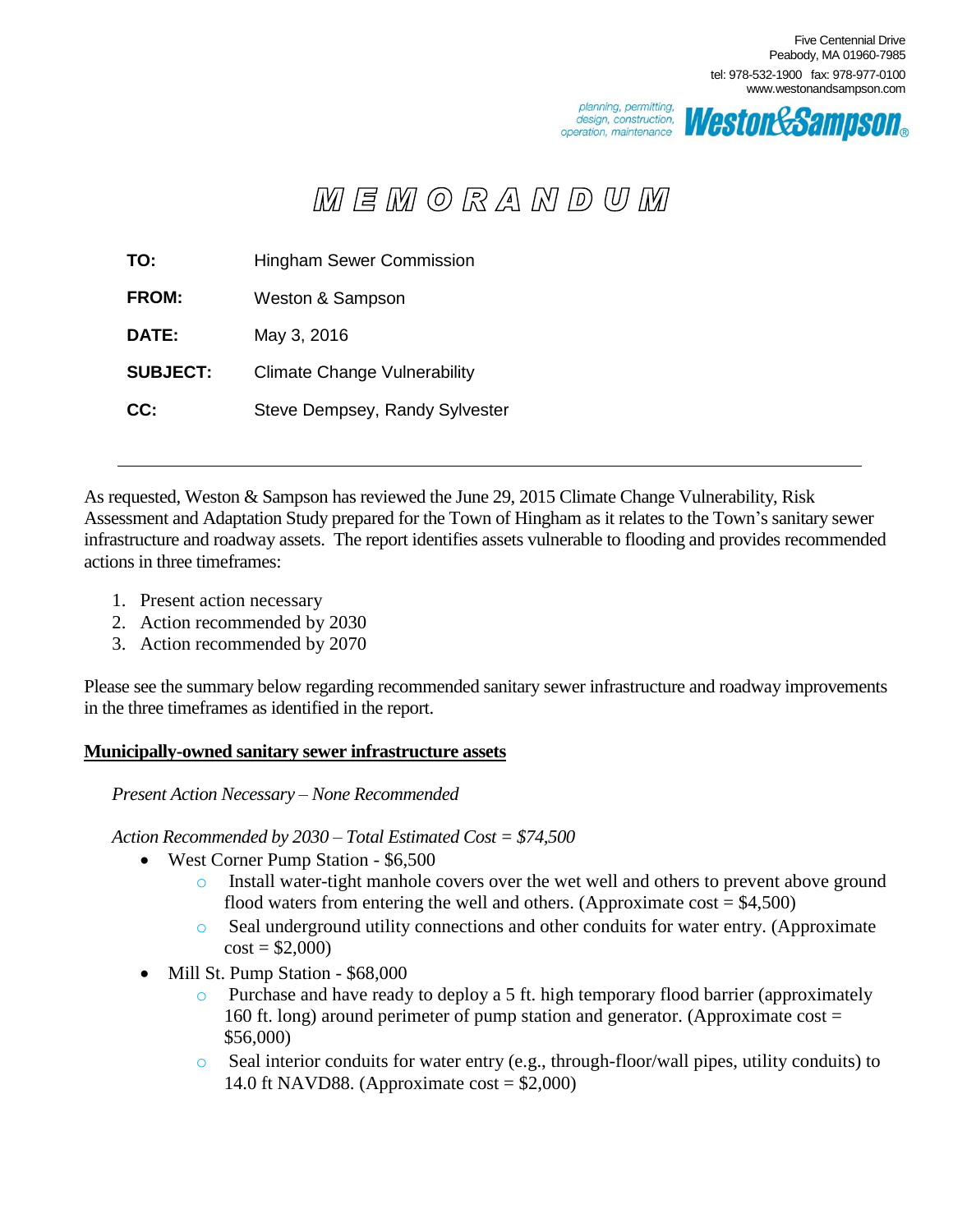- $\circ$  Install a high level water alarm and sump pump system tied to the emergency generator to allow for monitoring of and pumping out of any water that leaks through the temporary flood barrier. (Approximate  $cost = $10,000$ )
- o It should be noted that by raising Route 3A as described later in the roadway adaptation section, the potential flooding at the Mill Street Pump Station can be mitigated and the adaption measures described above would not be required.

## *Action Recommended by 2070 – Total Estimated Cost = \$198,000*

- West Corner Pump Station \$5,000
	- o Raise/relocate utility meters on building exterior to 13.9 ft NAVD88. (Approximate cost  $= $5,000$
- Broad Cove Pump Station \$69,000
	- o Seal interior conduits for water entry (e.g., through-floor/wall pipes, utility conduits) to 14 ft NAVD88. (Approximate cost  $= $2,000$ )
	- $\circ$  Install drop-in flood panels on doorways. (Approximate cost = \$6,000)
	- $\circ$  Raise or enclose utility boxes on the building exterior. (Approximate cost = \$5,000)
	- o Alternative: Purchase and have ready to deploy a temporary flood barrier around the pump station and purchase portable fuel-powered pumping system to pump out any leakage through the temporary barrier (Approximate cost  $= $56,000$ ).
- Bel Air Pump Station \$124,000
	- o Construct a low flood wall inside the perimeter fence with a temporary access closure for drop-in flood panels at the gate. (Approximate  $cost = $120,000$ )
	- o Seal interior conduits for water entry (e.g., through-floor/wall pipes, utility conduits) to 14.0 ft NAVD88. (Approximate cost  $= $2,000$ )
	- $\circ$  Purchase portable fuel-powered pumping system. (Approximate cost = \$2,000)

## **Roadway Assets**

*Present Action Necessary – Total Estimated Cost = \$515,000*

- Sections of Route  $3A $515,000$ 
	- o Prepare evacuation planning and education for floodplain residents, businesses, and institutions.
	- o Purchase electronic warning signs for road closures / evacuation if none already available. (Approximate  $cost = $40,000$ )
	- o Identify alternate heliport location for use during flooding events.
	- o Carry out planning, engineering design, environmental assessment on options to raise ~1,880 linear feet of Route 3A and/or the right-of-way to minimum elevation of 10.2 ft NAVD88 (Approximate cost in today's dollars = \$475,000)
- George Washington Boulevard (Establish inspection protocol and coordination with Hull)
	- o Coordinate closely with Hull on road closures / evacuations through Hingham.
	- o Establish a debris management and roadway/bridge inspection protocol to re-establish access to Hull via Hingham roads after a flooding event.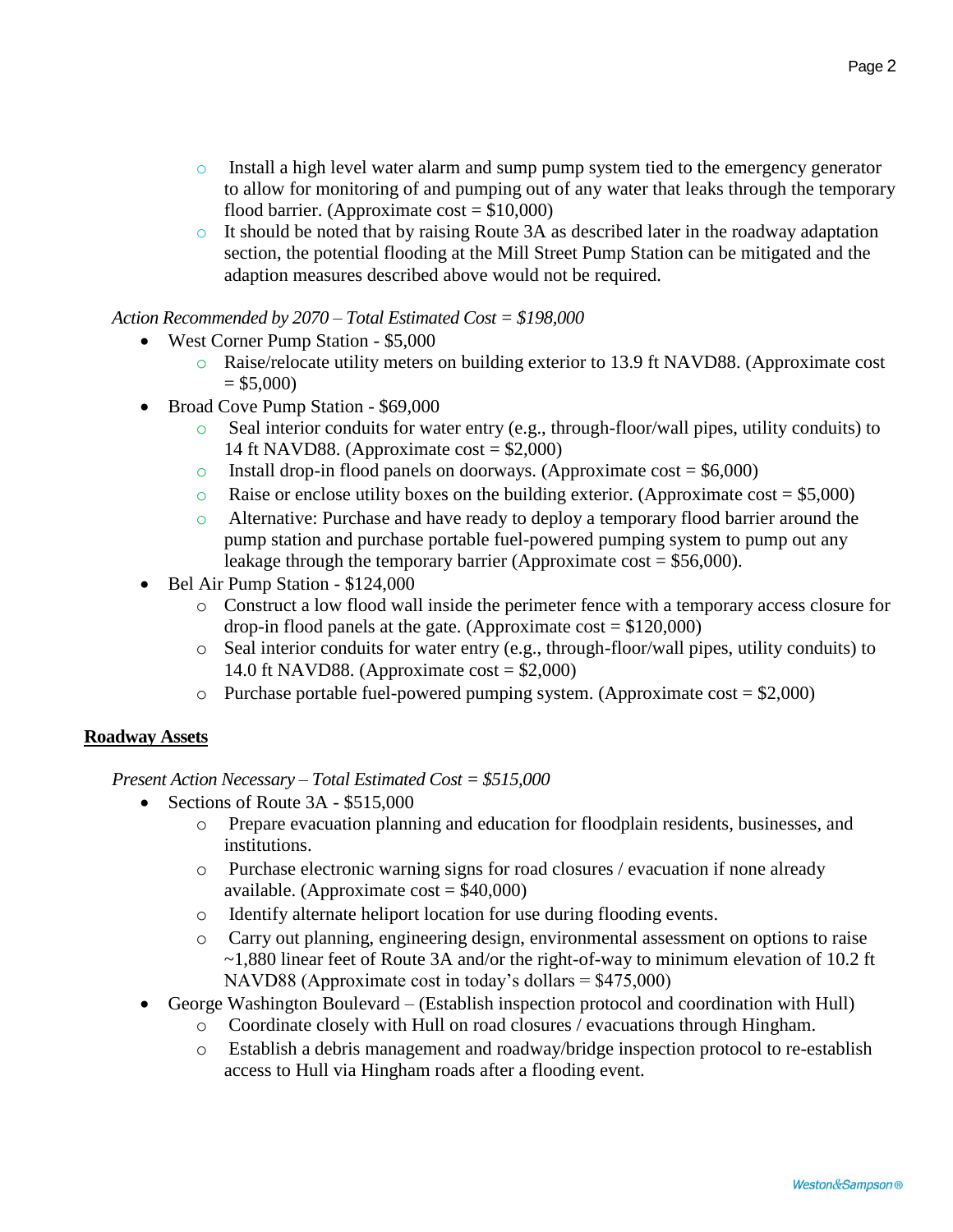*Action Recommended by 2030 – Total Estimated Cost = \$19,140,500*

- Sections of Route 3A \$6,500
	- $\circ$  Prior to 2030, as soon as funding becomes available, implement the preferred alternatives described above for raising Route 3A. (Approximate cost in today's dollars = \$4,750,000)
- George Washington Boulevard \$2,448,000
	- o Design, permit, and implement a roadway improvement project to raise approximately 850 ft. of George Washington Boulevard at low-lying sections to a minimum elevation of 10.2 ft NAVD88
	- $\circ$  Approximate cost in today's dollars to raise the roadway to elevation 10.2 ft. NAVD88, including engineering costs, is \$2,448,000
- Rockland Street to Hull Street \$16,686,000
	- o Design, permit and raise the roadway to a minimum elevation of 10.2 NAVD88 over an approximate length of  $6,000$  ft. (Approximate cost =  $$16,686,000$ )

### *Action Recommended by 2070 – Total Estimated Cost = \$6,737,000*

- Sections of Route  $3A $2,337,000$ 
	- $\circ$  If needed, raise ~4,250 ft of right-of-way incrementally to a minimum of 14 ft NAVD88. This can be achieved by raising the roadway, or by more likely adding permanent and/or temporary flood barriers. Assuming a representative flood barrier cost of \$500 per foot, an approximate cost to construct a flood barrier to bridge the gap between elevation 10.2 and 14 NAVD88, including 10% for engineering, would be \$2,337,000 in today's dollars. Where space permits, such as at the bathing beach area, options exist for either "gray" infrastructure such as vertical concrete or glass barriers, or more "green" infrastructure such as landscaped berms. Unfortunately, in developed areas, such as much of the Route 3A corridor where there is limited Right of Way to work with, opportunities for "green" flood barriers are somewhat limited.
- George Washington Boulevard \$1,100,000
	- $\circ$  If needed, raise the roadway and/or right-of-way incrementally over a total distance of approximately 2,000 ft. to a minimum elevation of 14 ft NAVD88. This can be achieved by raising the roadway, or by more likely adding permanent and/or temporary flood barriers. Where space permits, "green" flood barriers such as landscaped berms can be utilized. Assuming a representative flood barrier cost of \$500 per foot, an approximate cost to construct a flood barrier to bridge the gap between elevation 10.2 and 14 NAVD88, including 10% for engineering, would be \$1,100,000 in today's dollars.
- Rockland Street to Hull Street \$3,300,000
	- $\circ$  If needed, raise the roadway and/or right-of-way incrementally over a total distance of approximately 6,000 ft. to a minimum elevation of 14 ft NAVD88. This can be achieved by raising the roadway, or by more likely adding permanent and/or temporary flood barriers.
	- o Assuming a representative flood barrier cost of \$500 per foot, an approximate cost to construct a flood barrier to bridge the gap between elevation 10.2 and 14 NAVD88, including 10% for engineering, would be \$3,300,000 in today's dollars.
	- o *(Alternative Recommendation) Allow the roadway to flood until the nature of development along the corridor changes to better accommodate raising the roadway or otherwise protecting the roadway and properties on the landward side of the road.*